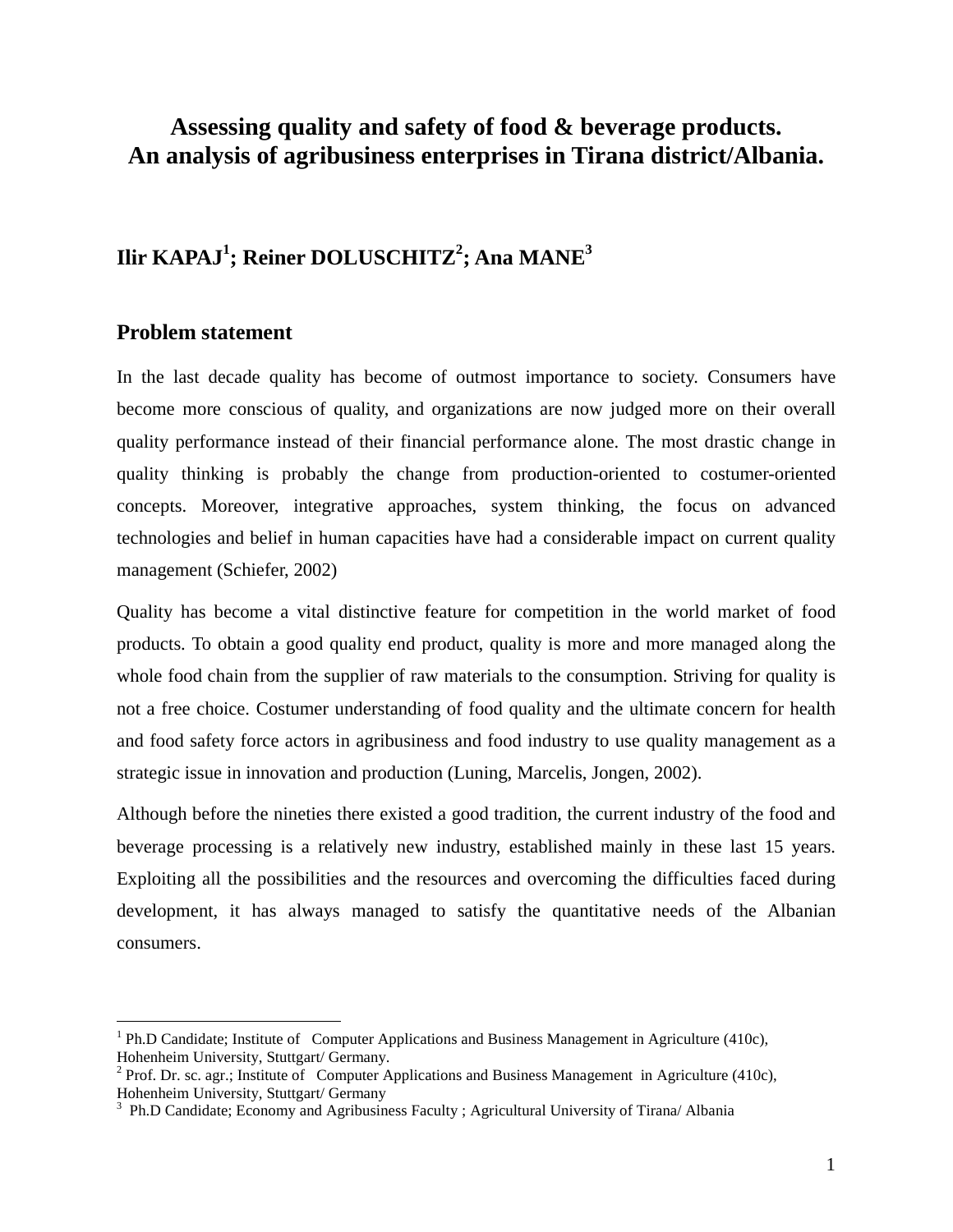Nowadays the most important and delicate problem related to the food products and beverages is the quality and safety of these products (avoiding elements in the content of these products that damage and endanger the health). This problem is becoming more sensitive as the food and beverages industry is starting to prepare for introducing its products in a larger and more organized way in the foreign markets, but firstly in the European market.

Food industry in Albania has to achieve the quality standards in order to be competitive in future open export markets (while aiming to enter in the EU countries). This research will consist in the identification of level of the implementation of these quality standards in food and beverage industry in Tirana district, problems that this industry faces in this region, and help to identify the incentive policies to support the managerial staff of enterprises implementing successfully these quality management systems (Civici, 2003)

Policy-makers, based on this scientific research can orient their policies better and make them more effective for food industry and food safety.

A large number of enterprises in food industry suffer for lack of information in the field of quality management and they need theoretical and practical training in this field.

Based on the fact that agriculture and food industry sector is the largest contributor in the Albanian GDP 52% of GDP in 2003 (INSTAT, 2004), governmental policies in Albania aim at further development of this sector.

This study investigates the current situation in food and beverage processing enterprises in Tirana district/Albania with special emphasis on quality standards and quality improvement towards consumer preferences. The situation is elaborated using a descriptive statistical analysis on data gathered by field survey using questionnaires.

# **Objectives**

The purpose of this study is to examine the current situation in food processing sector in Tirana districts/Albania regarding quality management systems and availability of information regarding quality and safety of the food and beverage products in, decision-making for improving the quality of the product.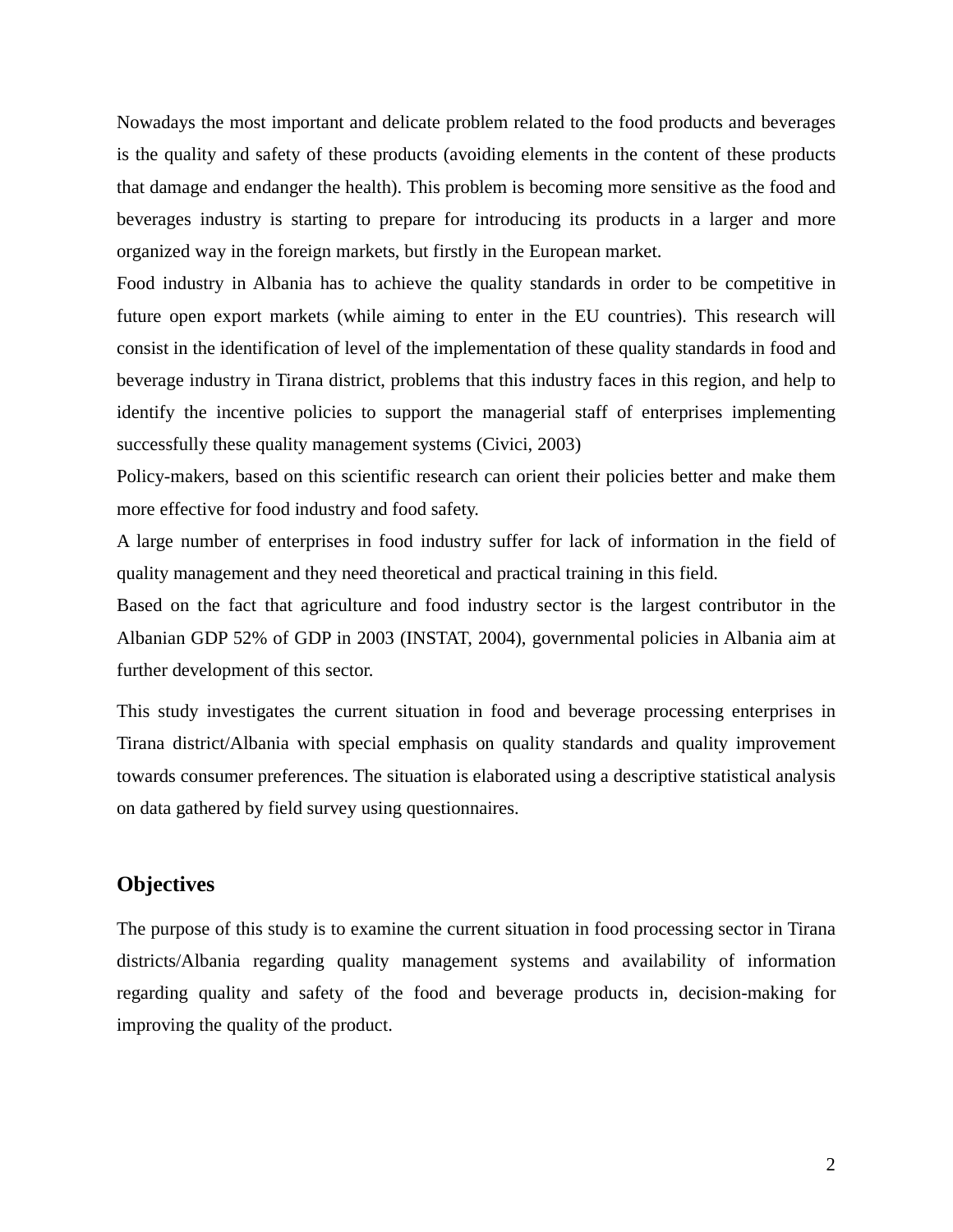Making evident and evaluating the current situation of the food and beverages processing in Tirana district enterprises in a general plan in the field of products quality and safety. The overall objective of this research project is to assess the degree of implementing the quality management systems by food processing industry Tirana district.

Identifying the problems that agribusinesses face in their efforts of getting the information regarding quality and quality management systems can help the policy- makers to orient their policies towards making available that kind of information for them.

The specific goal of this study is to provide information for policy-makers in the field of agroindustry (food industry), on one hand, and on the other hand also to provide some information, related to quality assurance systems (QA), for managerial staff of food industry enterprises to help them in orienting their decisions towards improving quality management.

# **Procedures/Methodology**

A descriptive methodology was used for this study in order to present and describe a picture of food and beverage industry in Tirana district. A survey was administered to a randomly selected sample of food processing enterprises operating in Tirana district identified by the Ministry of Agriculture Food and Consumer Protection (MoAFCP). The term 'survey' is commonly applied to a research methodology designed to collect data from a specific population, or a sample from that population, and typically utilizes a questionnaire or an interview as a survey instrument (Robson, 1993).

#### *Sample selection*

Information about the food processing enterprises in Tirana district was compiled from the Ministry of Agriculture Food and Consumer Protection (MoAFCP) in Albania. A stratified random sampling was the way of selecting the sample.

Before stratified random sampling a pre-classification of food processing enterprises was done. Based on the number of employees were identified small, medium and large scale enterprises. The information about the number of employees was provided by the MoAFCP.

The researcher took the same percentage of the enterprises in each group. On those three groups of enterprises a random sampling was applied and 35 enterprises were selected. The reason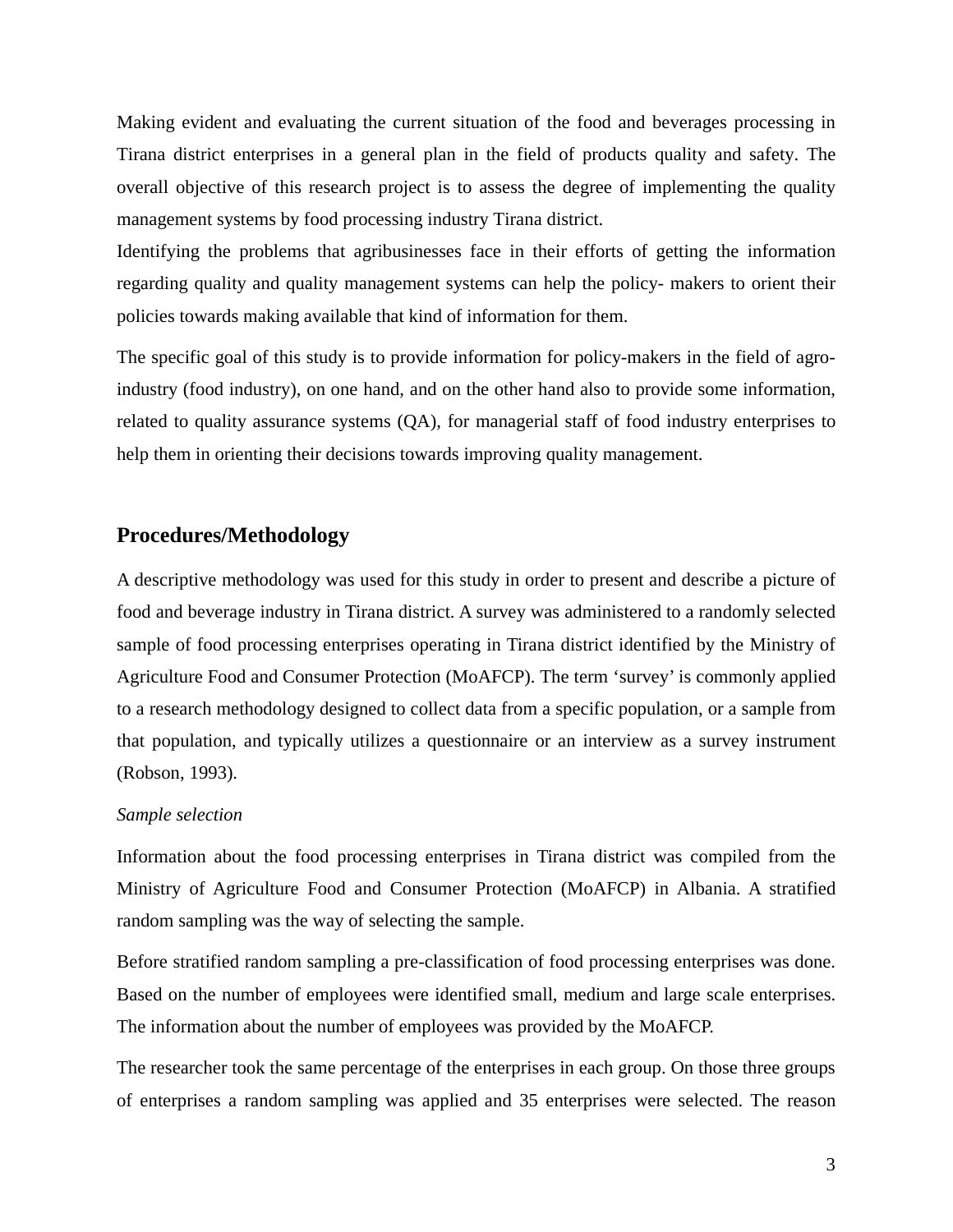behind this is to include in the study different enterprise sizes in order to get a better representation of the food processing sector.

Random sampling is the best single way to obtain a representative sample. No technique, not even random sampling, and guarantees a representative sample, but the probability is higher for this procedure than for any other (Henry, 1990).

Robson (1993) tells us that sampling theory supports stratified random sampling as an efficient choice because the means of the stratified samples are likely to be closer to the mean of the overall population l. Finally stratified random samples will typically reflect the characteristics of the population as a whole.

#### *Questionnaire design*

To achieve the objectives of this study, a face to face interview questionnaire was utilized. The questionnaire was product of literature review and discussion with people with experience in the field of questionnaire design.

#### *Implementation of the survey and data collection*

Face to face interviews questionnaires were conducted for collecting the data. According to Dillman (1978) face-to-face interviews survey method allow for the possibility of obtaining somewhat more complete and accurate results than the other survey methods, but only if interviewers are well-trained and consistent. The researcher judges this method as appropriated once, even it is expensive under Albanian' conditions. Using mailed questionnaires in the case of Albania is impossible due to the lack of network and communication skills via mail. A precontact was done in the beginning with managers or owners of the selected food processing enterprises by phone. The data and location of the face to face interview questionnaire were decided via phone calls. In order to ensure clarity and reliable data, all face-to-face interviews questionnaire were done by pre-trained staff.

#### *Data Analysis*

Most questions in the questionnaire will be closed-ended. A code system was developed to make the data entry process easier. The data were entered into Microsoft's Excel spreadsheet program. The accuracy of data entry was checked by frequency counts of each category.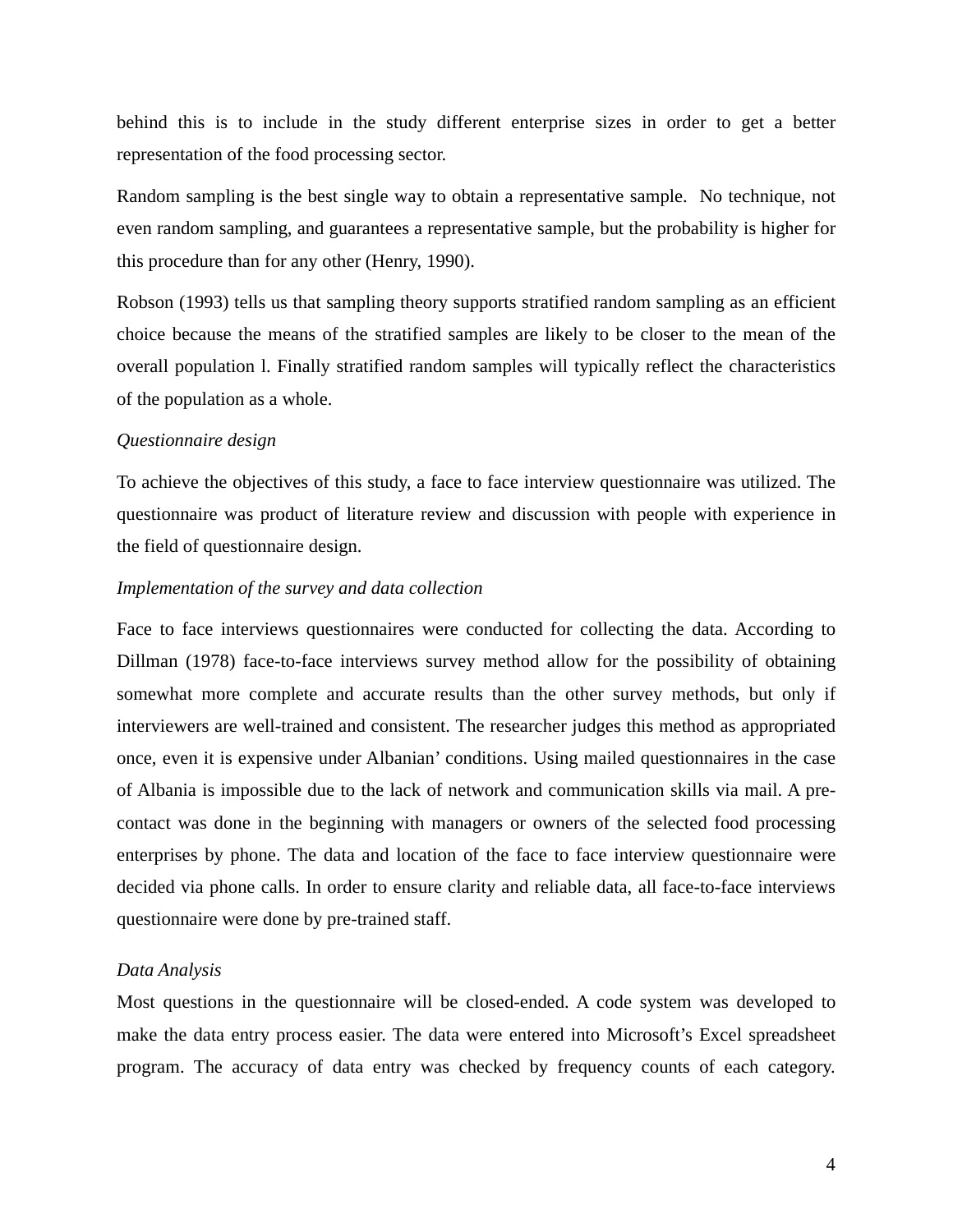Frequencies, charts and descriptive statistics such as percentage, crosstab and association between variables were calculated by using SPSS computer program.

### **Results/ Research outcomes**

The enterprises were asked about their levels of knowing EU legislation regarding quality and safety of the products. Around 49% responded that they know very well and 26% know mostly. But the percentage that is concerning is the rest remaining, so about 24% that has a moderate or don't have at all information regarding the EU legislation. Another study (Decolli,, 2005) shows that the percentage of enterprises knowing the EU legislation has increased by 17% in 2008 compared to 2005. That is a positive trend which shows that enterprises are aware of the importance of knowing these regulations, necessary for entering regional and in the future European markets. It is important to underline that there are medium and large scale enterprises that have information about EU legislation. On the other hand some medium and, mostly, small scale firms do not have any information about EU legislation.



*Graph 4 Level of knowing EU legislation regarding food and beverage quality and safety*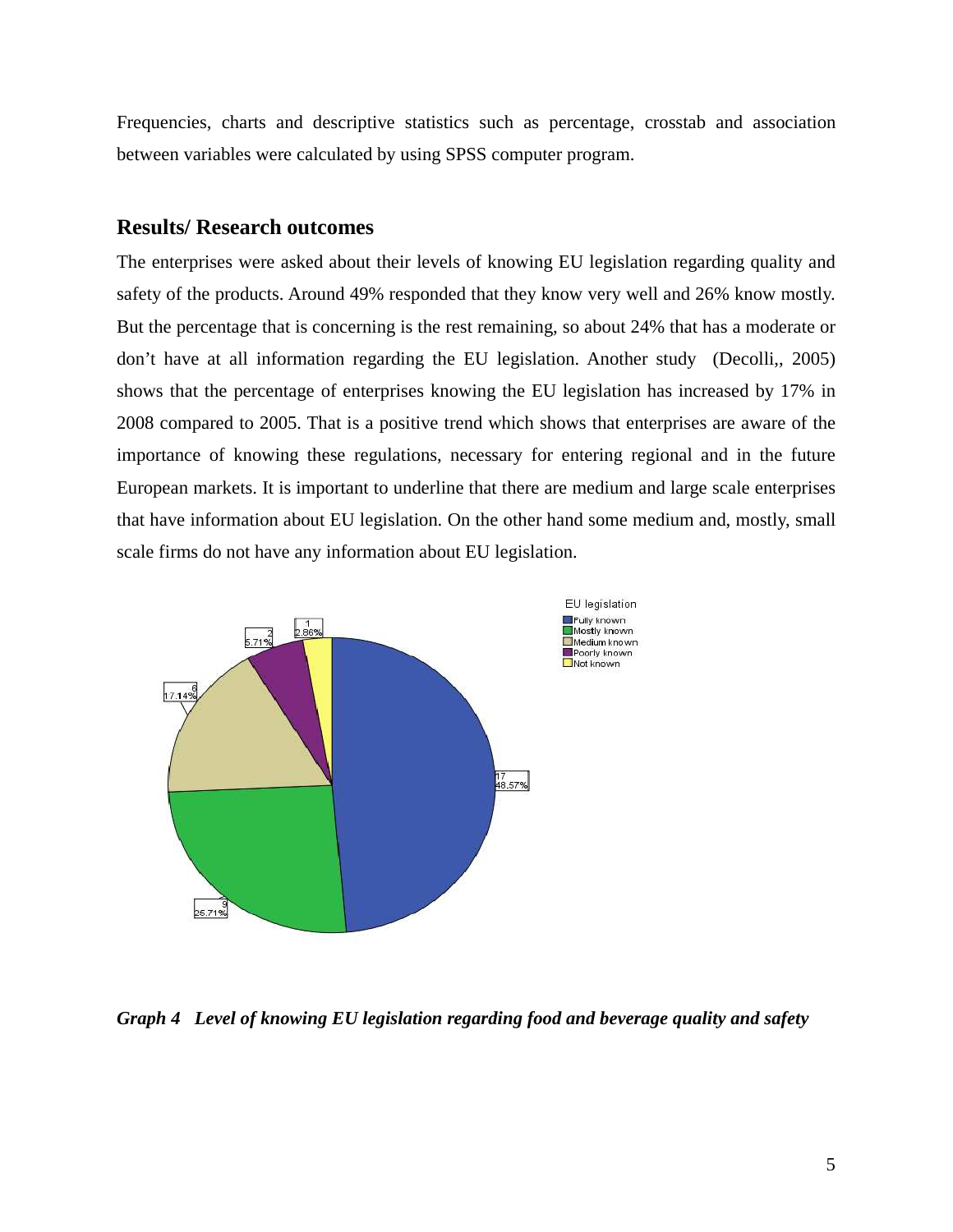Enterprises were asked whether they apply quality management standards. In the Table 1 below the results are shown. From the table we see that 25% of the enterprises that apply quality management standards are operating in local market and 75% which operate in national markets apply these standards. Also 88.9% of the enterprises that don't apply these standards are operating in local markets while the rest 11.1% are operating in national markets. From the numbers mentioned we can draw a general conclusion that there is an association between applying quality management standards and operational markets. To verify that conclusion we run in SPSS crosstab analyses and a statistical test analyses Table 2.

*Table 1 Relation between operation markets and level of applying standards (SPSS table)*  **Applying management standards \* Operational markets Cross tabulation**

|                         |       |                                              |                    |               | Expected<br>Count Count | %within Applying<br>management<br>standards | % within<br>Operational<br>markets | %of<br>Total           |
|-------------------------|-------|----------------------------------------------|--------------------|---------------|-------------------------|---------------------------------------------|------------------------------------|------------------------|
| Operational<br>lmarkets | Local | Applying<br>management<br>standards          | Yes<br>No<br>Total | 2<br>24<br>26 | 5.9<br>20.1<br>26.0     | 25.0%<br>88.9%<br>74.3%                     | 7.7%<br>92.3%<br>100.0%            | 5.7%<br>68.6%<br>74.3% |
|                         |       | National Applying<br>management<br>standards | Yes<br>No<br>Total | 6<br>3<br>9   | 2.1<br>6.9<br>9.0       | 75.0%<br>11.1%<br>25.7%                     | 66.7%<br>33.3%<br>100.0%           | 17.1%<br>8.6%<br>25.7% |

Test analyses shows that there is a significant association between applying quality management standards and operational markets, Fisher's exact test  $0.001 < 0.05$ . That means that the more the enterprises expand and grow their markets (operating in larger than local markets) the more likely is that they will apply quality managements systems in their organization.

 $\mathbf{I}$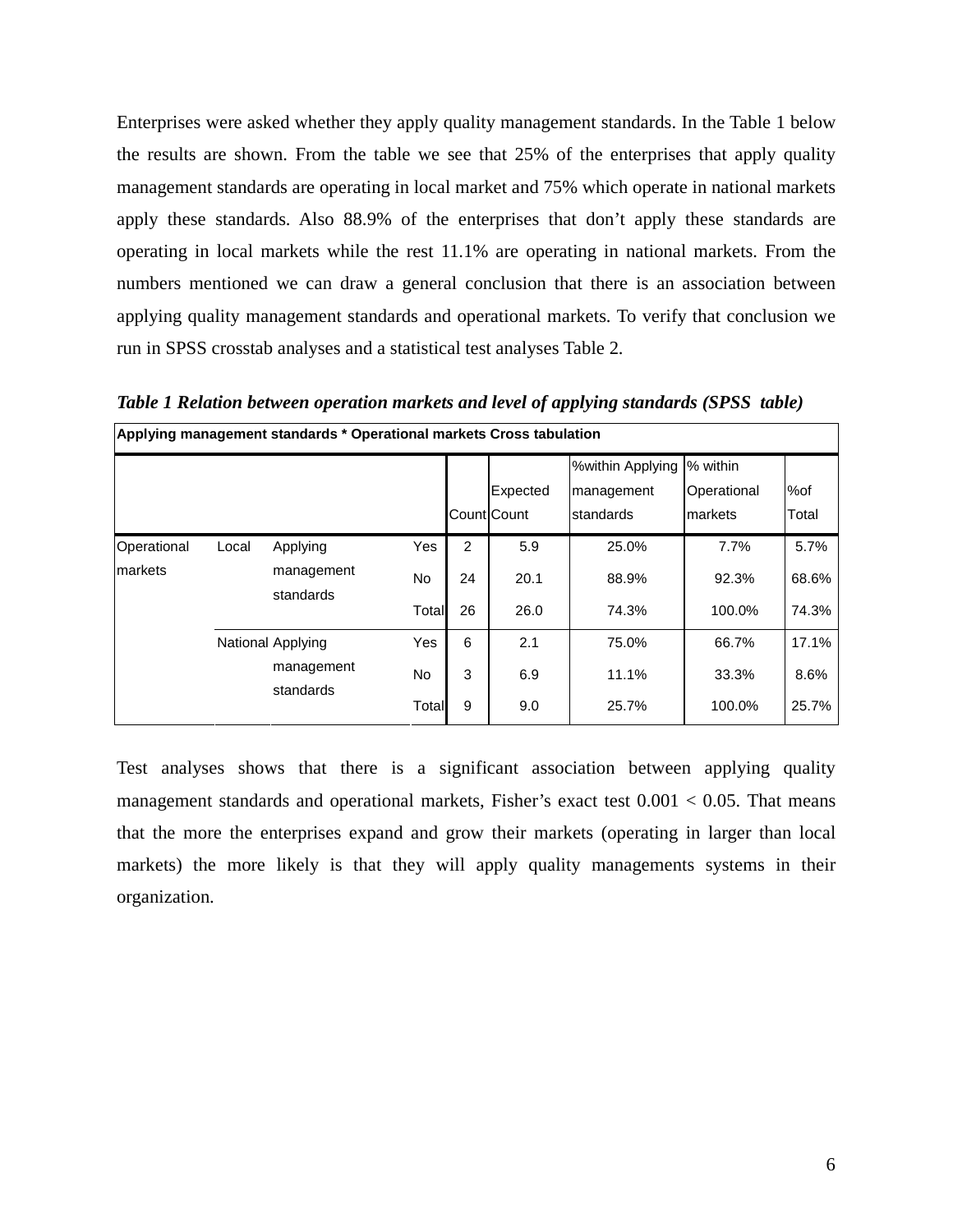| <b>Chi-Square Tests</b>            |              |              |        |        |                                                  |             |  |
|------------------------------------|--------------|--------------|--------|--------|--------------------------------------------------|-------------|--|
|                                    |              |              |        |        | Asymp. Sig. (2-Exact Sig. (2-Exact Sig. (1-Point |             |  |
|                                    | Value        | df           | sided) | sided) | sided)                                           | Probability |  |
| Pearson Chi-Square                 | $13.187^{a}$ | 1            | .000   | .001   | .001                                             |             |  |
| Continuity Correction <sup>b</sup> | 10.055       | 1            | .002   |        |                                                  |             |  |
| Likelihood Ratio                   | 12.069       | 1            | .001   | .001   | .001                                             |             |  |
| Fisher's Exact Test                |              |              |        | .001   | .001                                             |             |  |
| Linear-by-Linear<br>Association    | $12.811^c$   | $\mathbf{1}$ | .000   | .001   | .001                                             | .001        |  |
| <b>IN of Valid Cases</b>           | 35           |              |        |        |                                                  |             |  |

*Table 2 Assessing the association between two variables (SPSS table)* 

a. 1 cells (25.0%) have expected count less than 5. The minimum expected count is 2.06.

b. Computed only for a 2x2 table

c. The standardized statistic is -3.579.

To see how strong this significant association is we look at the symmetric measures table produced by SPSS. The contingency coefficient is .523 that represents relatively strong association between operational markets and necessity of applying quality management systems.

*Table 3 Assessing the strength of association between Applying management standards and operational markets ( SPSS table)* 

| <b>Symmetric Measures</b> |                                |        |                               |      |  |  |
|---------------------------|--------------------------------|--------|-------------------------------|------|--|--|
|                           |                                |        | Value Approx. Sig. Exact Sig. |      |  |  |
| Nominal by Nominal Phi    |                                | $-614$ | .000                          | .001 |  |  |
|                           | Cramer's V                     | .614   | .000                          | .001 |  |  |
|                           | <b>Contingency Coefficient</b> | .523   | .000                          | .001 |  |  |
|                           | N of Valid Cases               | 35     |                               |      |  |  |

This significant association we can see even in the bar chart below. When we move from local to national markets the number of enterprises that are applying quality management standards increase, and vice versa when we move from local to national the number of enterprises that don't apply these standards decrease.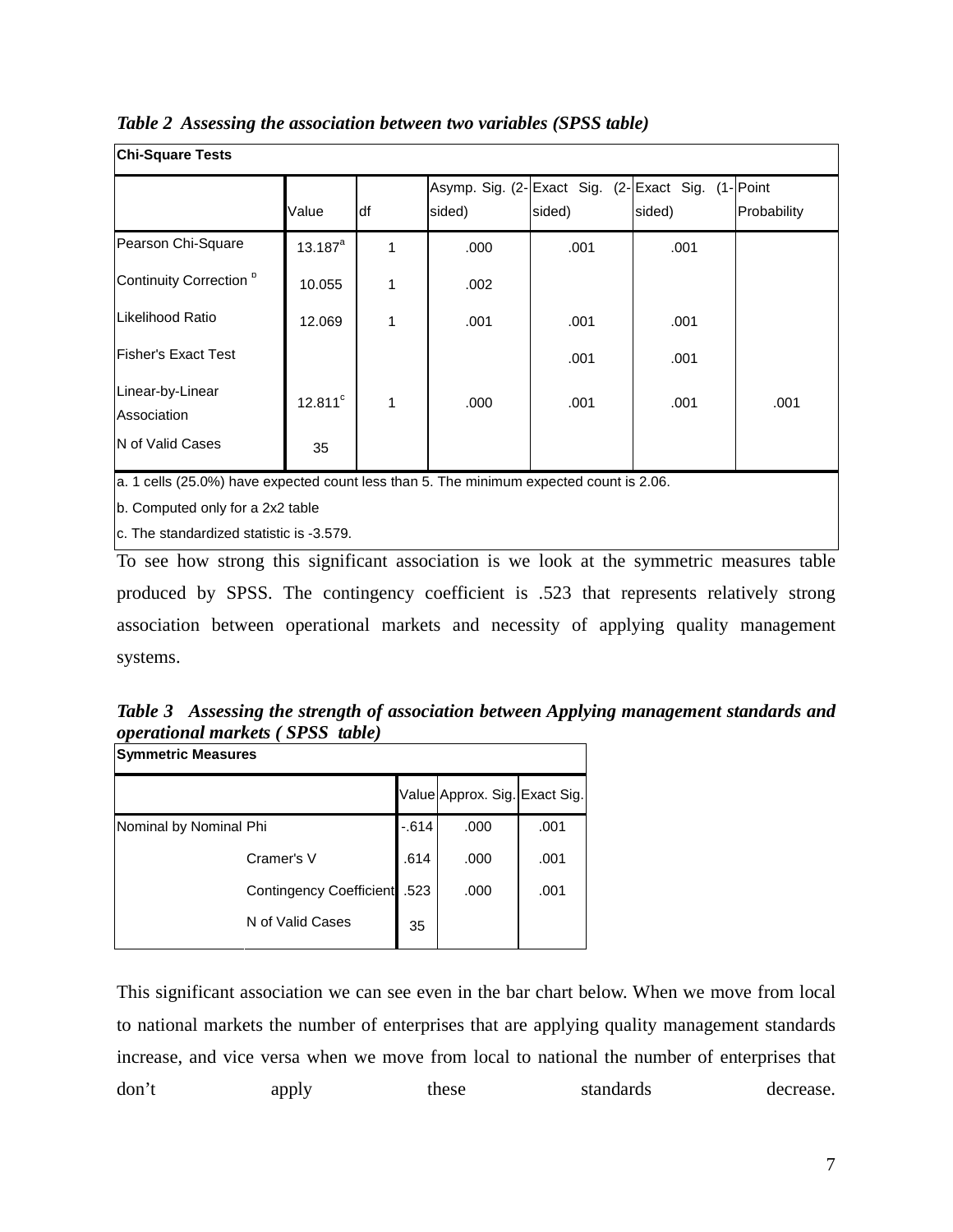

## *Graph 1 Applying quality management standards vs Operational markets*

Regarding the information about consumer preferences the enterprises were asked for ways of gathering these information. The purpose of this question is to see the quality and the extent of information that enterprises use to evaluate consumer's preferences towards their products. Table 4 below represents a figure of responses.

| Information gathering | <b>Frequencies</b>               |                  |         |                         |  |  |
|-----------------------|----------------------------------|------------------|---------|-------------------------|--|--|
|                       |                                  | <b>Responses</b> |         |                         |  |  |
|                       |                                  | ΙN               | Percent | <b>Percent of Cases</b> |  |  |
| Information gathering | Company surveys                  | 26               | 56.5%   | 74.3%                   |  |  |
|                       | Decision-making by participation | 10               | 21.7%   | 28.6%                   |  |  |
|                       | Statistical information          | 5                | 10.9%   | 14.3%                   |  |  |
|                       | Nothing                          | 1                | 2.2%    | 2.9%                    |  |  |
|                       | Other sources                    | $\overline{4}$   | 8.7%    | 11.4%                   |  |  |
|                       | Total                            | 46               | 100.0%  | 131.4%                  |  |  |

*Table 4 Sources of gathering information regarding consumer preferences (Spss table)*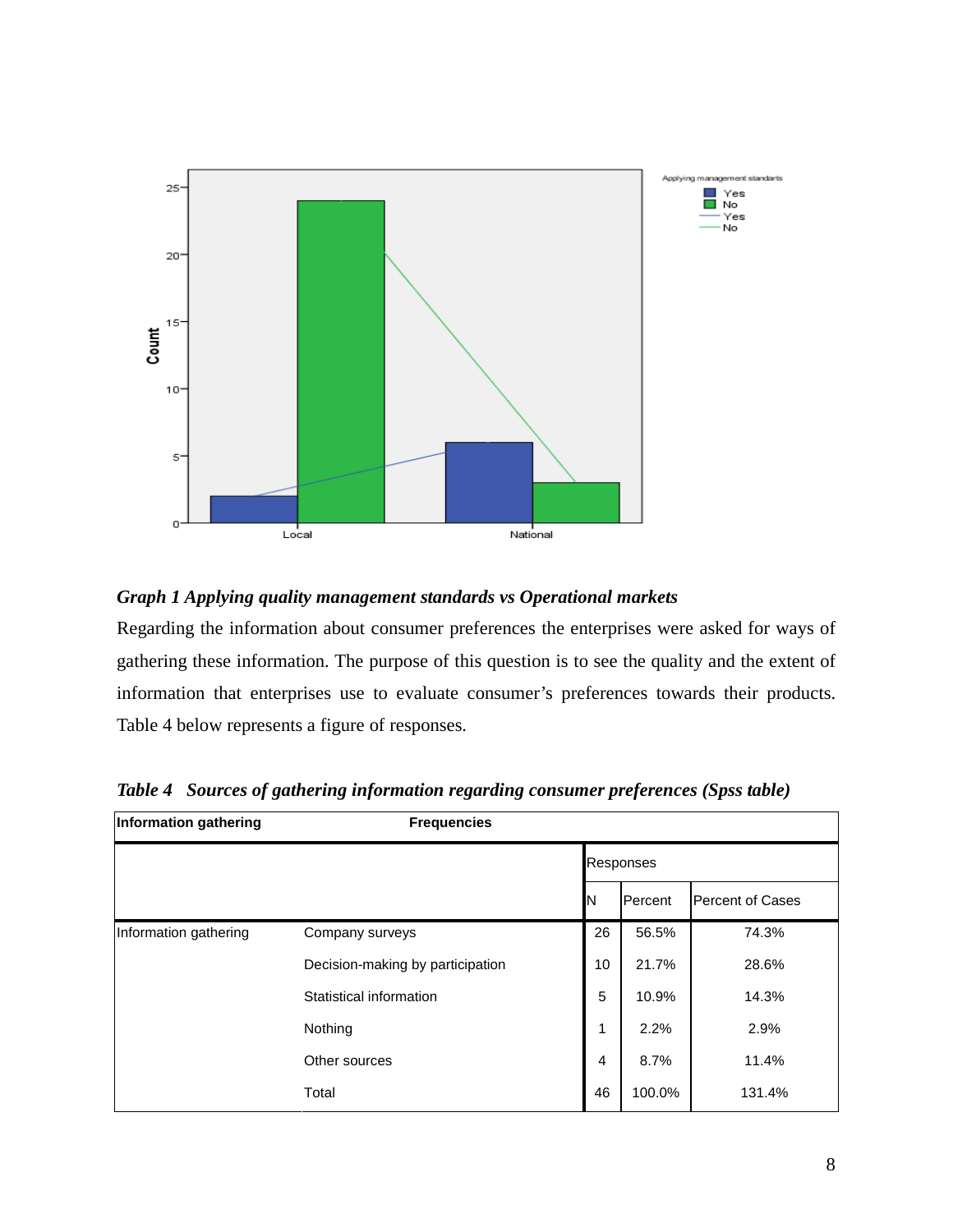56.5% use company surveys for gathering information regarding consumer preferences. From the experienced research team who carried out the interviews it was realized that within the phrase "company survey" firms mean not scientific surveys but discrete information gathered by the retail sellers of the companies in the outlets owned by firms. So, it is not a real scientific survey and as consequence the results may not be accurate. 21.7% practice decision-making by participation in that respect, around 11% are using statistical information from the statistical institution, which are mainly governments institutions and the rest using nothing or other sources. As a possible answer in the questionnaire was "scientific studies from universities". It is not shown in the frequency table because no one is using these kind of information regarding consumer preferences.

Companies were asked whether they want to invest in training the employees with respect to quality and safety. The results in the Graph 2 below show their willingness to invest in this direction.



*Graph 2 Willingness to invest on training in field product's quality and safety*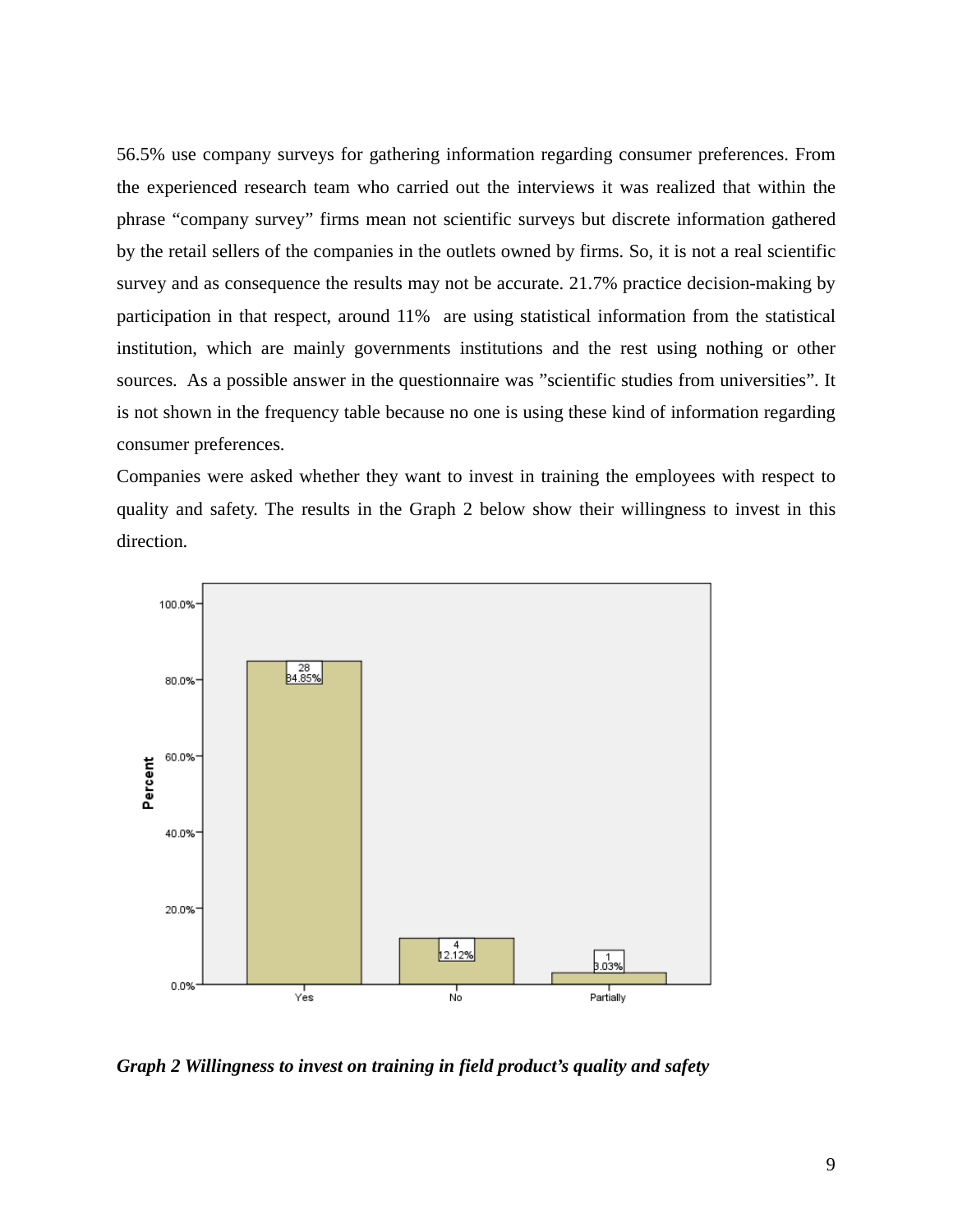Around 85% of the enterprises included in the survey express their willingness to invest in training while 12% will not. But, taking into consideration these figures, why they face a lack of information and appropriate skills with respect to quality and safety. To determine the factors that might be crucial for not taking this action of training, the companies were asked to state the main constraints in their efforts improving employee's skills with regard to quality and as a consequence quality of their products.

As shown in the Graph 3 below 74% of the enterprises included in the survey stated that there is a lack of financial means the main constrain for training in the field of quality and safety and for technological renovation to face the quality challenge.



# *Graph 3 Constrain factors for training and technology renovation to face quality challenges*

They stated that they have the willingness to invest in technological renovation and training in the field of quality and safety, but don't have the required resources (financial means) for doing so.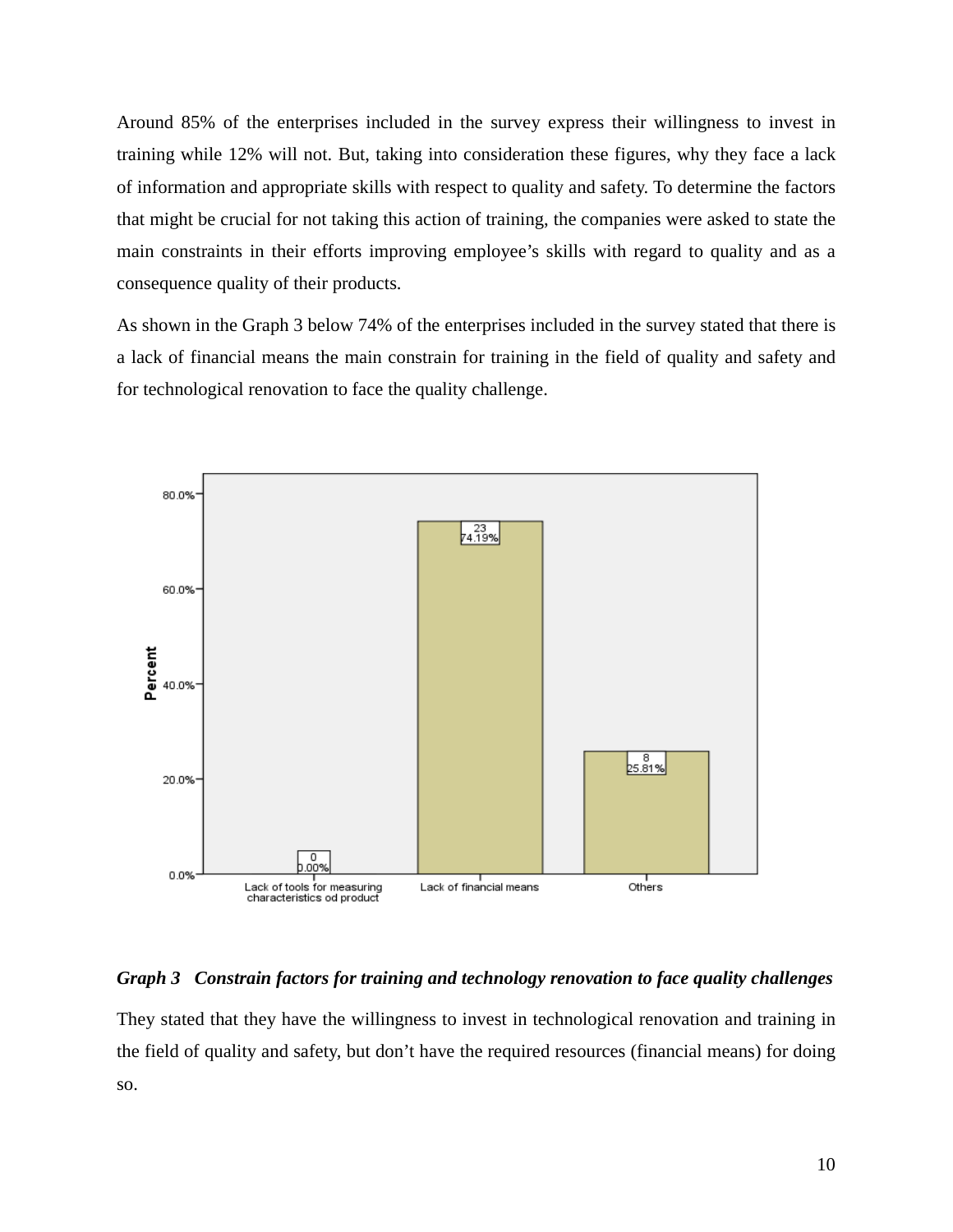## **Conclusions/Discussions**

The EU legislation, dealing with quality aspect of food and beverages, generally is not well known in food and beverage enterprises in Tirana district/Albania. Only 49% of the enterprises interviewed have full knowledge about this legislation while 42% have a basic knowledge regarding EU legislation. 8% of them don't know anything about EU legislation. In year 2005, (Deçolli, 2005), 59% of the enterprises in Albania know the EU legislation about quality and safety. Considering our figure (49%) the knowledge about EU quality and safety standards is more developed in 2008 than in 2005. Another factor is that in Tirana districts consumers are more educated about quality and safety and their demand for quality food is continuously increasing.

Only a small percentage of enterprises (around 23% out of 35 included in the survey) have established the quality management systems in Tirana districts while 77% don't apply these standards. However, the situation is promising since Tirana district is a highly densely area and in the same time there is the biggest market for food products, consequently, consumer pressure towards improving quality is tight. As we reveled that there is a positive and significant relationship between applying quality management standards and operational markets. Those enterprises that operate in national markets are more likely to implement quality management standards in relation with those operating in local markets. From this association we can say that being large (in terms of operating in bigger markets) requires further steps in improving the quality and safety of the products. Also, operation in large markets demands serious commitment with respect to consumer's preferences towards quality and safety of food products. On the other hand, this relationship reveals the necessity of enforcing these standards in local markets. It is the task of inspection bodies within local government to enforce implementing quality standards in interest of consumer's rights for healthy and safe food. According to Morath (2008), the most crucial and influential factors affecting medium and long- term commercial success, in food enterprises in Germany, are management and consumer satisfaction.

Generally food and beverage processing enterprises in Albania are not using scientific studies (studies from universities etc.) for gathering the information about consumer preferences with regard to quality. 56% of them using company surveys for gathering information about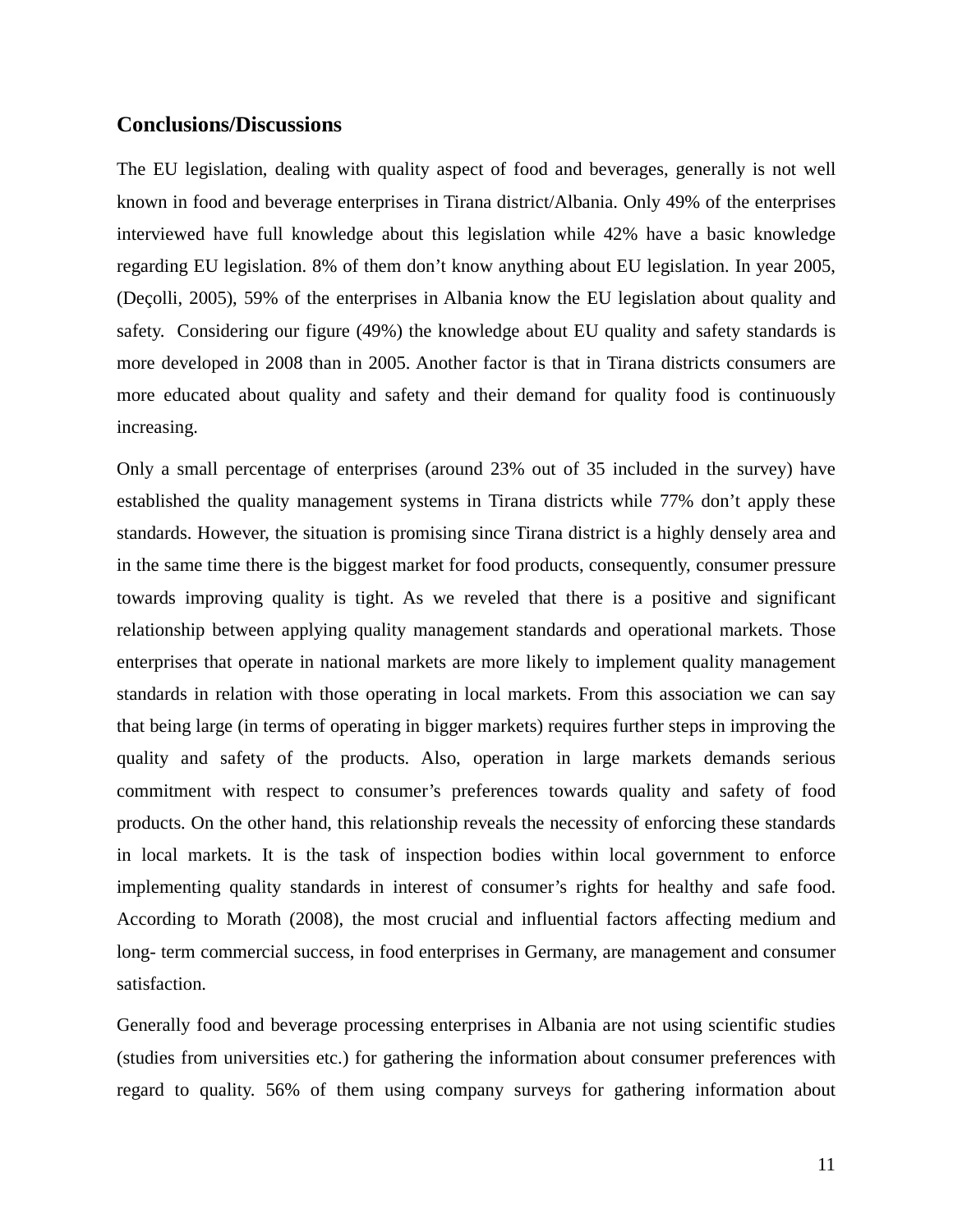consumers preferences about quality and safety, 22% practice decision-making by participation, around 11% using statistical bulletins and the rest 11% using other sources. None of the enterprises included in the survey don't use studies from universities in gathering information about the markets and especially about consumer preferences towards quality and safety. That shows an absent link between scientific bodies (universities) and business sector. Promoting these links and the ways of promoting can be an open topic for further research and discussion.

Despite the source of information gathering all enterprises orient their production towards consumer preferences.

Relying on our survey 85% of the enterprises express their willingness to invest on training in the field of product quality and safety while 12% didn't. But as we discovered there are some constrain factor that prevent enterprises invest for training and technological renovation. 75% of the enterprises interviewed think that lack of financial means is the major factor. Enterprises must more seriously address the issue of investing in training their employees not only expressing the willingness to invest but taking concrete actions. In these trainings, which could be organized within or outside the enterprise, besides the knowledge indirectly connected with quality and safety of the products, employees, especially those of the sector of production and quality control, must acquire more thorough and extensive knowledge in the field of quality and safety, according to the levels and in the interest of their job position. The question raised, what could be the appropriate way of solving this problem, is again an open topic for further research. The managers of food and beverages enterprises must raise the level of basic knowledge related to the Western Philosophy on Quality. They must gradually place the quality axis in the center of the development of their enterprises. According to Morath (2008), 90% of the enterprises in German food and beverage industry consider the continuous training, in terms of quality and safety of the products, a necessity.